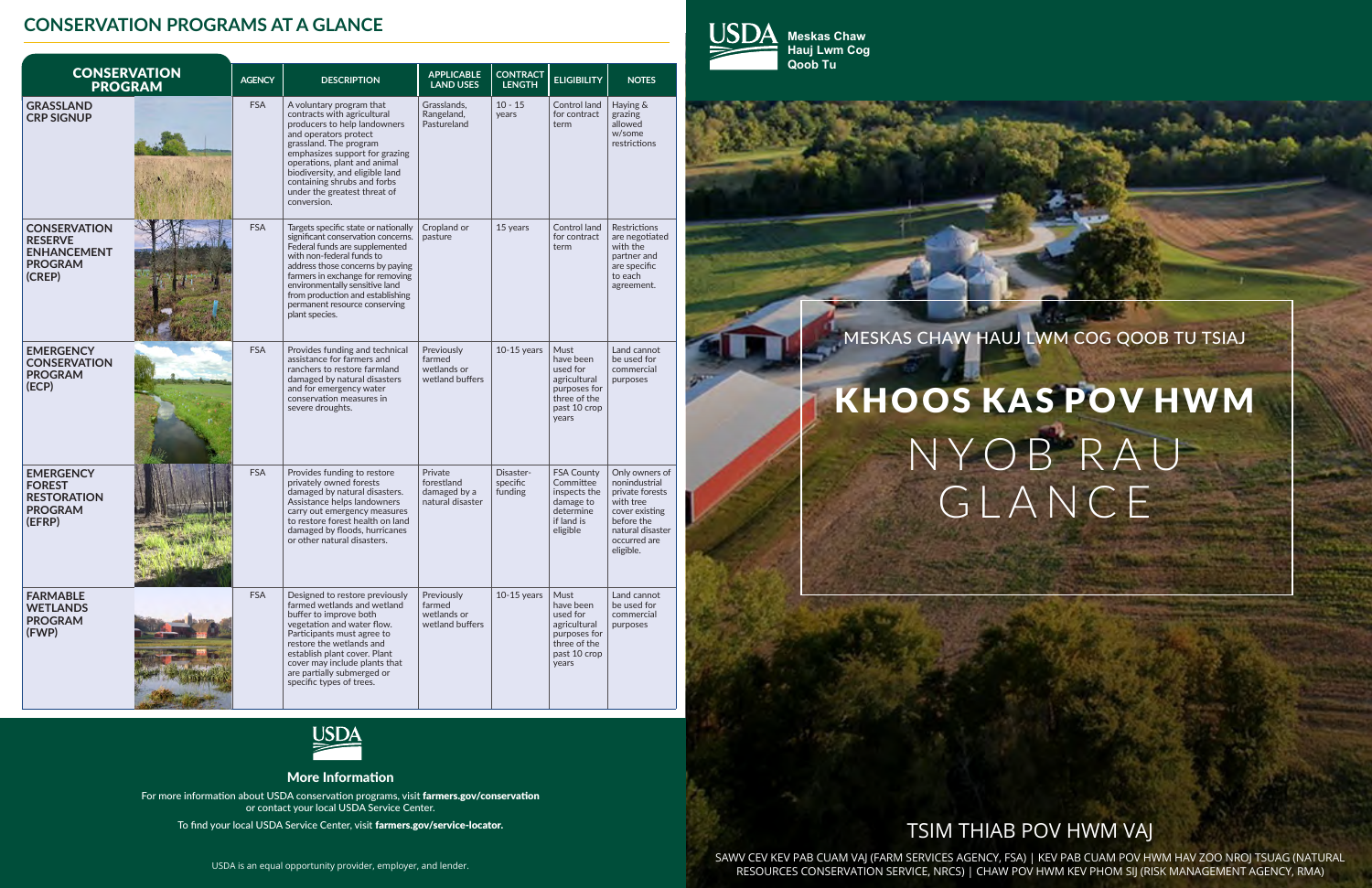## **KHOOS KAS POV HWM NYOB RAU GLANCE**

yim.

USDA's **Kev Pab Cuam Pov hwm Hav Zoo Nroj Tsuag** (NRCS) thiab **Sawv Cev Kev Pab Cuam Vaj** (FSA) muaj khoos kas pov hwm tus kheej txaus siab, tswv liaj teb thiab tswv thaj av uas tau pov thaiv hav zoov thiab pov hwm hav zoo nroj tsuag uas tag nrho peb yeej tau pheej nws uas yog thaj av, huab cua zoo thiab dej thiab pov hwm hav zoo thaj chaw nyob rau tsiaj txhu, ua ke ntawv tseem pab txo nqis caij ntuj ua puas tsuaj.

NRCS thuab FSA cov khoos kas pov hwm txhawb dej siab thiab muab kev pab nyiaj txiag los leg tej hauj lwm pov hwm. NRCS tseem yuav txhawb nqa txuj teg kev pov hwm dawb los pab tej tub tsim tawm phiaj xwm hauj lwm.NRCS txais cov ntaub ntawv sau npe koom nrog rau lub khoos kas pov hwm txhua sij hawm nyob hauv lub xyoo, tab sis cov ntaub ntawv sau npe yuav tau muab noj nab noj tw thiab tau txais kev pab nyob rau ntu, muaj sij hawm xa cov ntawv raws caij nyoo.

Sij hawm sau npe koom nrog rau lub khoos kas FSA yuav tau hloov pauv mus raws sij hawm. Cov tub tsim khoom muaj kev nyiam txog cov kev pab muaj feem cuam nrog Chaw Hauj Lwm Kev Pab Cuam USDA ntawm lawv zej zog.

Dhau cov khoos kas pov hwm ntawm NRCS thiab FSA, Chaw Pov hwm Kev Phom Sij (RMA) ntawm USDA tseem pab kev pov hwm los ntawm kev tuav pov hawm ntawm Tsoom Fwv, muaj xws kev pab siv tej nroj npog npoo av, pov hwm dej thiab pov hwm chiv.



Dhau ntawv lawm, txog lwm txoj hau kev uas tsim nyob yuav tau siv.

Txhawm rau kom tau koom nrog khoos kas FSA thiab NRCS, cov tswv tsim yuav tau ua raws li cov nyiaj sau tau los uas tau muab kho uas zoo li av thiab cov dej nyhav uas muaj qhov puas tsuaj yooj

| <b>KHOOS KAS</b><br><b>POV HWM</b>                                                                                                      | <b>CHAW</b><br><b>SAWV</b><br><b>CEV</b> | <b>PIAV QHIA</b>                                                                                                                                                                                                                                                                                                                                                                                                                                                                                                        | <b>SIV COV</b><br><b>AV</b>                                                                   | <b>SIJ HAWM</b><br><b>TSO CAI</b> | <b>MUAJ CAI</b>                                                                                                                                                                                                                             | <b>NCO</b><br><b>NTSOOV</b>                                                                                                  |
|-----------------------------------------------------------------------------------------------------------------------------------------|------------------------------------------|-------------------------------------------------------------------------------------------------------------------------------------------------------------------------------------------------------------------------------------------------------------------------------------------------------------------------------------------------------------------------------------------------------------------------------------------------------------------------------------------------------------------------|-----------------------------------------------------------------------------------------------|-----------------------------------|---------------------------------------------------------------------------------------------------------------------------------------------------------------------------------------------------------------------------------------------|------------------------------------------------------------------------------------------------------------------------------|
| <b>ACEP-SIV AV LIAJ</b><br><b>TEB (AGRICULTURAL</b><br><b>LAND EASEMENTS,</b><br>ALE)                                                   | <b>NRCS</b>                              | Pab tswy av thiab zej zog, tej<br>khoom hauv thaj av thiab lwm pawg<br>hauj Iwm xws li tsoom fwy thiab<br>cheeb tsam pov hwm tej av cov<br>khoom thiab nroj tsuag hauv vaj<br>thiab vaj yug tsiaj tab tom muaj<br>nyob hauv los ntawm kev txwv siv<br>av uas tsis cia ua liaj teb los ntawm<br>kev pov hwm.                                                                                                                                                                                                             | Av cog goob loo,<br>hav nyom, hav zoov                                                        | Sij hawm ntev                     | Xa ntawy<br>koom nrog rau<br>zej zog                                                                                                                                                                                                        | Xa ntawy<br>koom nrog<br>los ntawm<br>tus koom tes                                                                           |
| <b>ACEP-SIV TEJ AV DEJ</b><br><b>NYAB (WETLANDS</b><br><b>RESERVE</b><br><b>EASEMENTS, WRE)</b>                                         | <b>NRCS</b>                              | Pab tswy ay thiab zej zog pov<br>hwm, tsim kho thiab hloov tshiab<br>tej av dej nyab uas yav tag tau puas<br>tsuaj los ntawm kev ua liaj teb.                                                                                                                                                                                                                                                                                                                                                                           | Av cog goob loo,<br>hav nyom, hav<br>zoov thiab thaj av<br>tsis ua liaj teb                   | 30 xyoo los sis<br>sij hawm ntev  | Thov tus tswy<br>av thiab ib<br>puag ncig                                                                                                                                                                                                   | Muaj cai siv<br>2 xyoos uas<br>ntej xa<br>ntawv<br>Xa ntawy<br>kiag rau<br><b>NRCS</b>                                       |
| <b>PAB POV HWM</b><br><b>XYOOB NTOO TSIAJ</b><br><b>(AGRICULTURAL</b><br><b>MANAGEMENT</b><br><b>ASSISTANCE, AMA)</b>                   | <b>NRCS</b>                              | Pab cov tswy cuab cog xyoob ntoo<br>tu tsiaj txhu pov hwm kev pheej txoj<br>hmoo txog nyiaj txiag los ntawm<br>ntau yam, kiab khw los sis siv mus<br>rau pov hwm hav zoov nroj tsuag.<br>NRCS coj qhia tej kev pov hwm<br>nyob rau USDA Kev Pab Cuam Pov<br>hwm Kiab Khw Xyoob Ntoo thiab<br>RMA ua tej hauj lwm txog kiab khw<br>thiab tsim lwm yam.                                                                                                                                                                   | Av cog goob loo,<br>hav nyom, hav<br>zoov, vaj thiab tej<br>av muaj feem cuam<br>cog qoob loo | Txog 10 xyoo                      | Pov hwm cov<br>av raws ntawy<br>cog lus                                                                                                                                                                                                     | Tsis muaj<br>nyob rau<br>txhua lub lav                                                                                       |
| <b>COV KEV CAI TSHIAB</b><br><b>TXOG KEV POV HWM</b><br><b>(CONSERVATION</b><br><b>INNOVATION</b><br><b>GRANTS, CIG)</b>                | <b>NRCS</b>                              | Khoos kas sib tw txhawb nga rau kev<br>vam meej ntawm cov cuab yeej<br>tshiab, txoj kev ua thiab tev naus laus<br>yis tshiab los pov hwm hav zoov nroj<br>tsuag txuas ntxiv nyob rau cov av hav<br>zoov. Los ntawm kev daws teeb<br>meem txog tswy yim thiab key hloov<br>pauv tshiab, cov koom tes CIS siv zog<br>pab daws teeb meem txog tej hauj<br>Iwm tshiab uas yog dej haus, huab<br>cua, av chiv thiab hav zoov nyob<br>ntawm tsiaj nyob hauv peb lub teb<br>chaws, ua ke ntawy tsim kho key ua<br>noj ua haus. | Av cog goob loo,<br>hav nyom, hav<br>zoov, vaj thiab tej<br>av muaj feem cuam<br>cog goob loo | $1-3$ xyoos                       | Kev ua qub: Tag<br>nrho tej hauj lwm<br>thiab tus kheej uas<br>tsis nce rau cov Lav<br>uas tsis nyog tau<br>txais.<br>Sim Ntawm Vaj:<br>Tag nrho tej hauj<br>Iwm thiab tus kheei<br>uas tsis nce rau cov<br>Lav uas tsis nyog<br>tau txais. | Tag nrho cov<br>khoos kas CIS<br>yuav tsum<br>muaj feem<br>cuam nrog<br>cov tswy<br>cuab uas tsim<br>nyog rau<br><b>EQIP</b> |
| <b>LUB KHOOS KAS</b><br><b>MUAB KHOOM PLIG</b><br><b>RAU KEV POV HWM</b><br><b>(CONSERVATION</b><br><b>STEWARDSHIP</b><br>PROGRAM, CSP) | <b>NRCS</b>                              | Pab cov tub goob loo khaws thiab<br>tsim kho key pov hwm uas muaj<br>nyob ziag no ntawm lawy thiab los<br>ntawm tej kev pov hwm uas muaj<br>ntxiv kom los daws tej teeb meem<br>uas txhawj xeeb txog hav zoov nroj<br>tsuag. Kom tau txais key zoo tshai<br>qub, tej kev them nyiaj yim siab                                                                                                                                                                                                                            | Av cog goob loo,<br>hav nyom, hav<br>zoov, vaj thiab tej<br>av muaj feem cuam<br>cog goob loo | 5 xyoos                           | Pov hwm cov av<br>raws ntawy cog<br>lus                                                                                                                                                                                                     | Raug raws<br>txoj kev ua                                                                                                     |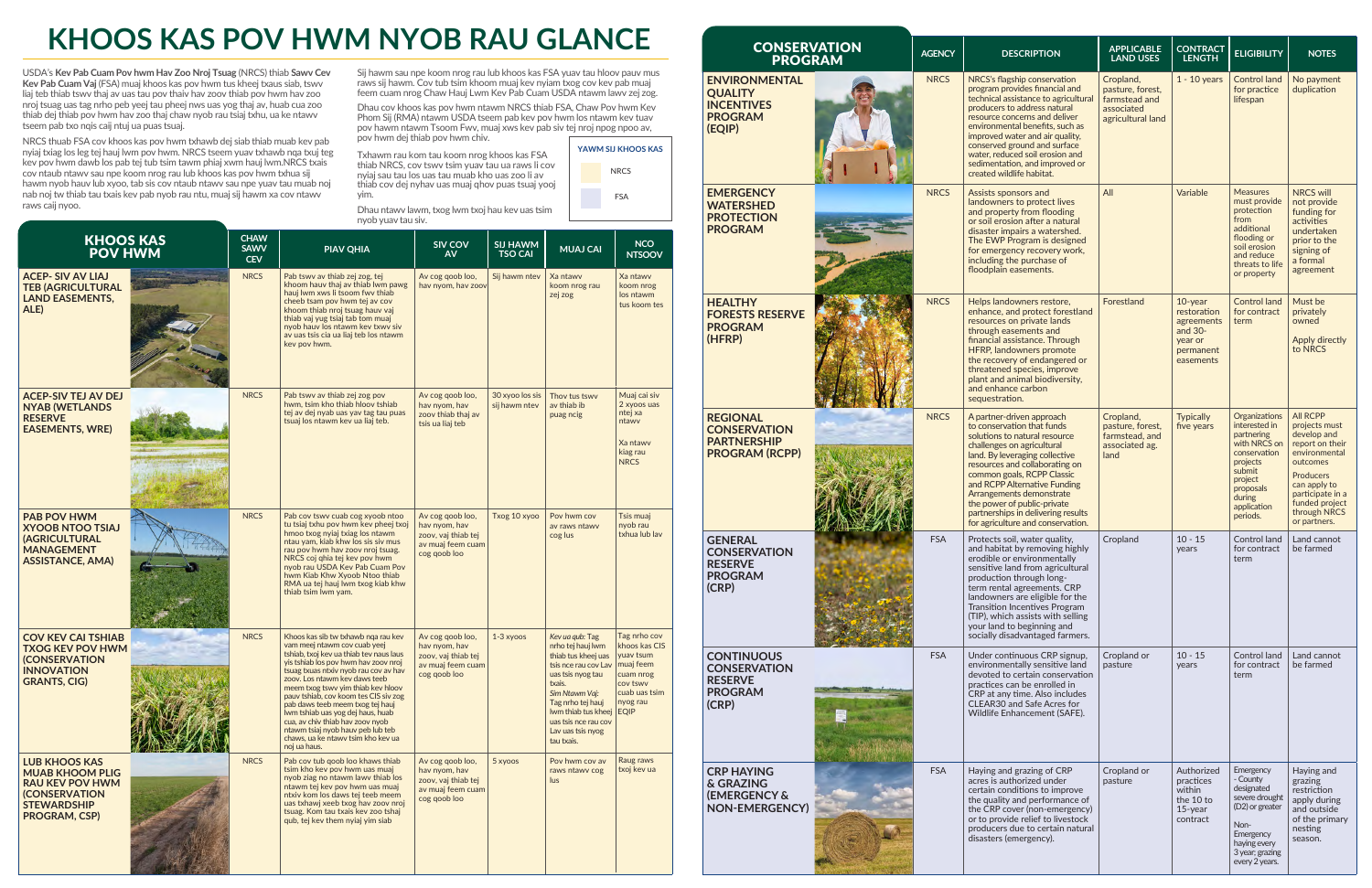| <b>KHOOS KAS</b><br><b>POV HWM</b>                                                                                                                                        | <b>CHAW</b><br><b>SAWV</b><br><b>CEV</b> | <b>PIAV QHIA</b>                                                                                                                                                                                                                                                                                                                                                                                                                                                 | SIV COV<br><b>AV</b>                                                                              | <b>SIJ HAWM</b><br><b>TSO CAI</b>                                                                                | <b>MUAJ CAI</b>                                                                                                                                                                              | <b>NCO</b><br><b>NTSOOV</b>                                                                                                                                                                                                                          |
|---------------------------------------------------------------------------------------------------------------------------------------------------------------------------|------------------------------------------|------------------------------------------------------------------------------------------------------------------------------------------------------------------------------------------------------------------------------------------------------------------------------------------------------------------------------------------------------------------------------------------------------------------------------------------------------------------|---------------------------------------------------------------------------------------------------|------------------------------------------------------------------------------------------------------------------|----------------------------------------------------------------------------------------------------------------------------------------------------------------------------------------------|------------------------------------------------------------------------------------------------------------------------------------------------------------------------------------------------------------------------------------------------------|
| <b>KHOOS KAS TSIM</b><br><b>KHO TXIAJ NTSIG</b><br><b>HAV ZOOV NROJ</b><br><b>TSUAG</b><br><b>(ENVIRONMENTAL</b><br><b>QUALITY</b><br><b>INCENTIVES</b><br>PROGRAM, EQIP) | <b>NRCS</b>                              | NRCS yog lub khoos kas pov hwm<br>txog key pab nyiaj thiab txeej teg rau<br>cov tub goob loo los daws tej teeb<br>meem saib txog hav zoov nroj tsuag<br>thiab muaj txiaj ntsig txog hav zoov,<br>xws li dej haus thiab huab cua tau<br>muaj ghov hloov kho, npoo av thiab<br>tej dej tau muaj kev kho tshiab, uas<br>rau av tsis puas tsuaj thiab kho npoo<br>av tshiab zoo li tau muaj kev hloov<br>kho los sis tsim hav zoo tshiab rau tej<br>tsiaj tiaj nrag. | Av cog goob loo,<br>hay nyom, hay<br>zoov, vaj thiab tej<br>av muaj feem<br>cuam cog goob<br>loo. | $1 - 10$ xyoo                                                                                                    | Tswj hwm tej av<br>ua quav chiv                                                                                                                                                              | Tsis them nyiaj<br>rau ghov tau ua<br>lawm                                                                                                                                                                                                           |
| <b>KHOOS KAS POV</b><br><b>HWM DEJ MUAB</b><br><b>SAIB YOG QHOV</b><br><b>HAUJ LWM CEEV</b>                                                                               | <b>NRCS</b>                              | Pab nrhiav tub txhawb nga thiab<br>tswy ay tiy thaiy txoj sia thiab<br>khaws tej khoom tawm ntawm dej<br>nyab los sis av swb tom gab uas<br>muaj av pob. Khoos kas EWP tau<br>tawm qauv txhawm rau los tsim<br>kho xwm ceev, suav nrog tej hauj<br>Iwm yuav cuab yeej los pab tawm<br>ntawm tej qhov dej nyab.                                                                                                                                                   | Tag nrho                                                                                          | Hloov pauv                                                                                                       | Tej kev daws<br>teeb meem yuav<br>tau pov hwm<br>kom tau tawm<br>ntawm tej ghov<br>dej nyab los sis<br>av pob thiab txo<br>gis tej kev phom<br>sij lub neej txoj<br>sia los sis tej<br>khoom | <b>NRCS</b> yuav tsis<br>muaj kev pab<br>nyiaj txiag rau tej<br>hauj lwm uas ua<br>ua ntej kos npe<br>rau daim ntawv<br>cog lus                                                                                                                      |
| <b>KHOOS KAS POV</b><br><b>HWM HAV ZOO</b><br><b>KOM LOJ ZOO</b><br>(HEALTHY<br><b>FORESTS RESERVE</b><br><b>PROGRAM, HFRP)</b>                                           | <b>NRCS</b>                              | Pab tswy av tsis kho, hloov tshiab<br>thiab pov hwm tej nroj tsuag ntawm<br>npoo av los ntawm kev pab nyiaj<br>txiag tsawg. Ua los ntawm HFRP.<br>tswy ay tau saib siab. Key tsim kho<br>tej key phom sij los sis raug khoo.<br>tsim kho tej hav zoo xyoob ntoo<br>thiab saib siab kev ngus carbon.                                                                                                                                                              | Av hav zoov                                                                                       | Cog lus tsis<br>kho 10<br>xvoo thiab<br>ntawy cog<br>lus yuav<br>mus txog li<br>30 xyoo los<br>sis tag ib<br>sim | Pov hwm cov av<br>raws ntawy cog<br>lus                                                                                                                                                      | Yuav tsum<br>yog ntiag tug<br>Xa kiag rau<br><b>NRCS</b>                                                                                                                                                                                             |
| <b>KHOOS KAS</b><br><b>KOOM TES POV</b><br><b>HWM CHEEB</b><br><b>TSAM (REGIONAL</b><br><b>CONSERVATION</b><br><b>PARTNERSHIP</b><br><b>PROGRAM, RCPP)</b>                | <b>NRCS</b>                              | Txoj kev ua los ntawm tus koom tes<br>ghia kom pov hwm kev pab rau tej<br>kev sim txog hav zoov nyob ntawm<br>daim av ua goob loo. Los ntawm kev<br>sib koom dag zog thiab koom tes ua<br>ib lub hom phiaj, Cov Ntawm Cog<br>Lus Pab Nyiaj Sawy Cev RCPP thiab<br>RCPP ghia txog lub zog kev koom<br>tes rau tej hauj lwm txhawb nga rau<br>liaj teb thiab kev pov hwm.                                                                                          | Av cog goob loo,<br>hav nyom, hav<br>zoov, vaj thiab tej<br>av muaj feem cuam<br>cog qoob loo     | Li ntawm<br>tsib xyoos                                                                                           | Tej chaw hauj<br>Iwm yuav ntsia<br>txog kev koom<br>tes nrog NRCS<br>nyob rau cov<br>khoos kas pov<br>hwm kom pom<br>tau lub khoos kas<br>nvob rau sii<br>hawm xa ntawy.                     | Tag nrho khoos kas<br>RCPP yuav tau tsim<br>kho kom vam meej<br>thiab ceeb toom<br>txog cov ua tau<br>ntawm lawy<br>Tswy Tsim yuav tau<br>sau npe koom nrog<br>ib lub khoos kas uas<br>tau txhawb nga los<br>ntawm NRCS los sis<br>Iwm tus koom tes. |
| <b>KHOOS KAS TEEM</b><br><b>CHAW POV HWM</b><br><b>UA KE (GENERAL</b><br><b>CONSERVATION</b><br><b>RESERVE</b><br>PROGRAM, CRP)                                           | <b>FSA</b>                               | Pov hwm av, dej thiab hav zoo nroj<br>tsuag uas tau muab tej qhov yooj<br>yim pob los sis av tu tso pov tseg<br>nrog hav zoov nrog tsuag tawm<br>ntawy ay qoob loo nyob ncua sij<br>hawm xauj uas muaj caij nyoog.<br>Tswv av CRP muaj cai koom nrog<br>Khoos Kas Pab Hloov Pauv (TIP),<br>pab muag koj cov av rau cov neeg<br>ua liaj teb tshiab thiab muaj kev<br>kub ntxhov nyob rau zej tsoom.                                                               | Av cog goob loo                                                                                   | $10 - 15$<br><b>XYOOS</b>                                                                                        | Pov hwm cov av<br>raws ntawy cog<br>lus                                                                                                                                                      | Thaj av tsis<br>tuaj yeem cog<br>qoob loo                                                                                                                                                                                                            |
| <b>KHOOS KAS TEEM</b><br><b>CHAW POV HWM</b><br><b>TXUAS NTXIV</b><br><b>(CONTINUOUS</b><br><b>CONSERVATION</b><br><b>RESERVE</b><br>PROGRAM, CRP)                        | <b>FSA</b>                               | Raws cov ntawy CRP txuas ntxiv,<br>cov av haum nrog huab cua uas<br>tshwj cia rau tej kev pov hwm tau<br>teev cia tuaj yeem sau npe CRP<br>nyob rau sij hawm twg los tau.<br>Nws suav nrog CLEAR30 thiab<br>Hav Zoov Nyab Xeeb Txawm Rau<br>Tej Tsiaj Tiaj Nrag (Safe Acres for<br>Wildlife Enhancement, SAFE).                                                                                                                                                  | Av cog goob loo<br>los sis tiaj nrag hav<br>nyom                                                  | $10 - 15$<br><b>XYOOS</b>                                                                                        | Pov hwm cov av<br>raws ntawy cog<br>lus                                                                                                                                                      | Thaj av tsis tuaj<br>yeem cog qoob<br>loo                                                                                                                                                                                                            |
| <b>KEV KHAWS CIA</b><br><b>NYOM QHUAV &amp;</b><br><b>TSO TSIAJ CRP</b><br><b>(XWM CEEV &amp; TSIS</b><br><b>MUAJ XWM CEEV)</b>                                           | <b>FSA</b>                               | Kev khaws cia nyom ghuav thiab<br>tso tsiaj ntawm CRP tau txais kev<br>tso cai los ntawm kev taub teev cia<br>xwb txhawm rau los tsim kho thiab<br>ua rau daim npoo av npog CRP (tsis<br>muaj xwm ceev) los sis txhawm rau<br>pab cov tub tu tsiaj uas yog muaj<br>kev phom sij los ntawm caij ntuj<br>(xwm ceev).                                                                                                                                               | Av cog goob loo<br>los sis tiaj nrag hav<br>nyom                                                  | Tau txais<br>kev tso cai<br>sij hawm li<br>10 txog 15<br><b>XYOOS</b>                                            | Xwm ceev<br>- Thaj chaw uas<br>muaj ntuj ghua<br>ntej (D2) los sis<br>siab dua<br>Tsis muaj xwm<br>ceev nyom ghuav<br>3 xyoos ib zaug;<br>tso tsiaj 2 xyoos ib<br>zaug.                      | Txwv tsis pub txiav<br>nyom thiab tso<br>tsiaj tau siv nyob<br>rau lub caij thiab<br>tsis yog caij                                                                                                                                                   |